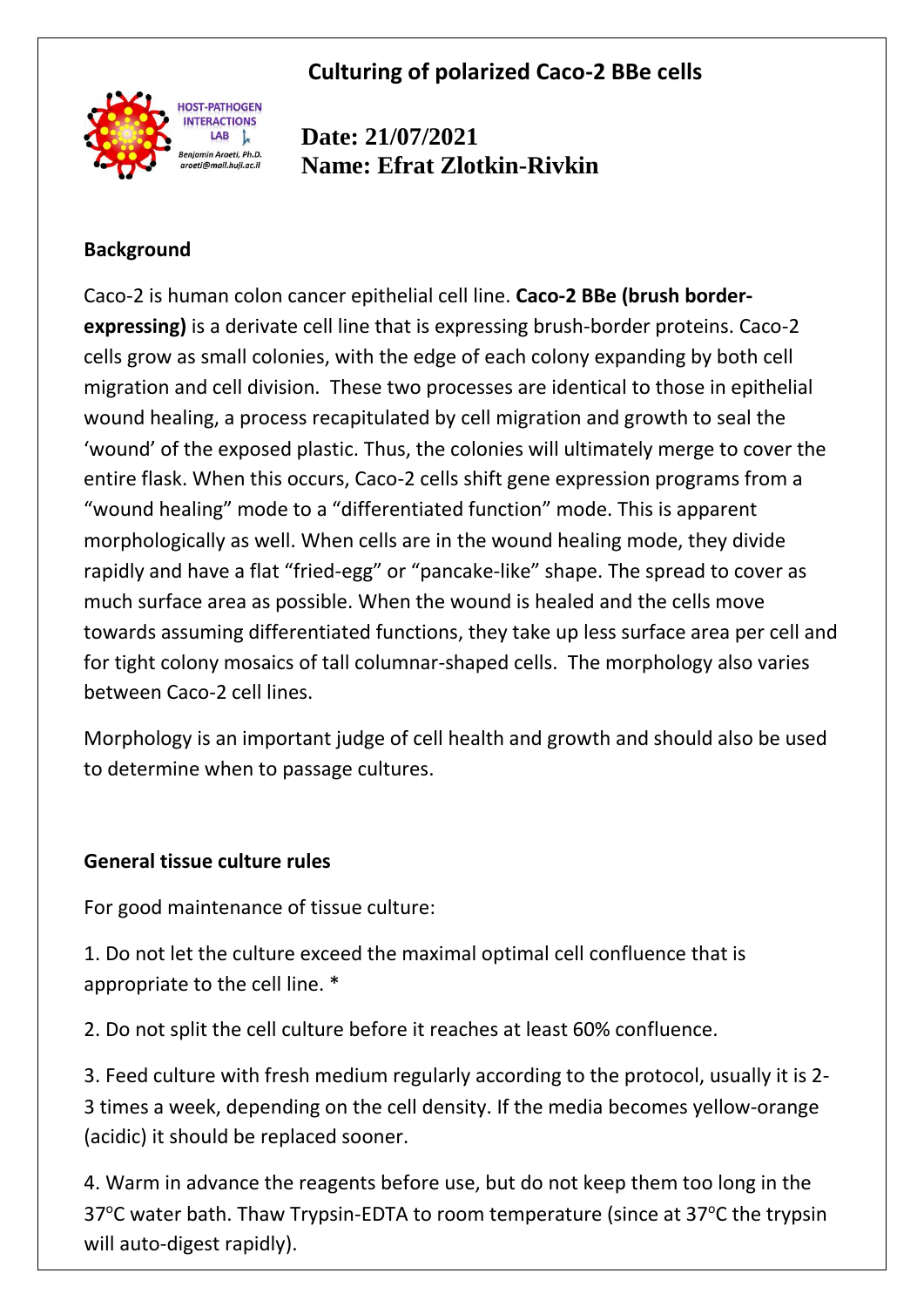Page 2 of 4

**\* Caco-2 BBe culture should not grow beyond 80% confluence.**

# **Caco-2 BBe feeding, plating and culturing**

### **Culturing Reagents**

Growth Medium formulation:

High Glucose DMEM (BI 01-055-1A) supplemented with 10% FBS (BI 04-007-1A), 1% L-Gln (Stable Dipeptide, BI 03-022-1B) and 1% PSA antibiotics (BI 03-033-1B).

# **Splitting Reagents**

Trypsin-EDTA Solution A (BI 03-050-1A)

DPBS (BI 02-023-1A)

0.5M EDTA pH=8.0. Sterile filtered.

# **Splitting and plating for maintenance**

- 1. Aspirate the culture medium and wash the cells once with 5-10 ml DPBS supplemented with 1mM EDTA (10-20 µl of 0.5M EDTA, respectively).
- 2. Add 1.5-2.0 ml Trypsin-EDTA Solution A and spread it all over the plate.
- 3. Incubate the cell plate in 37°C incubator for 15-20 min.
- 4. Ensure that the cells are detached, if needed look under light microscope.
- 5. Add to the detached cells 8.0-8.5 ml of Growth Medium and collect all the cells in the plate and by pipetting up and down few times disperse the clumps into single cells.
- 6. Transfer the cells to a sterile conical tube and centrifuge 2-3 min at 1500-2000 rpm.
- 7. Aspirate the medium and leave the pellet with minimal volume, suspend the cell pellet with fingertip hitting on the cone of the tube.
- 8. Add 5-10 ml of Growth Medium to the cells and suspend them well and transfer 1/10 volume to a new 10 cm plate with the right volume of Growth Medium (10-12ml).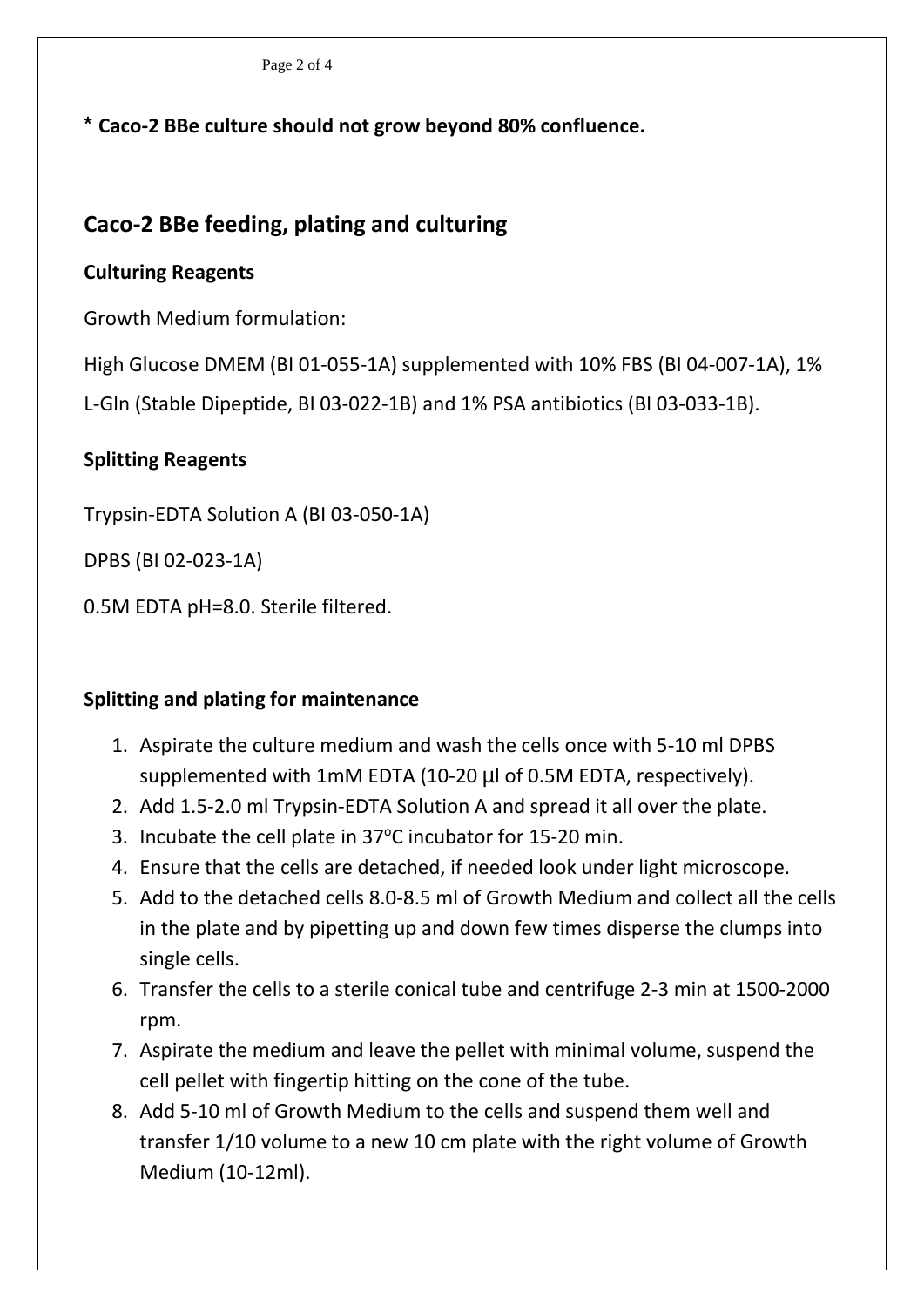- 9. Disperse the cells homogenously over the plate and look under light microscope if the cells look mostly in the form of single cell, if the density of the cells are fine
- 10. Place the plate in  $CO_2$ -incubator at 37 $\degree$ C and replace the medium 3 times a week until culture reach ~80% confluence.

### **Plating and maintenance of polarized Caco-2 monolayers cultured on Transwell inserts**

#### **Background**

For optimal plating of inserts, cells should be in the growth (wound-healing) phase. For experiments in which complete differentiation into absorptive cells is desired, the cells should be cultured for at least 18-21 days post-confluence. Ideally, this should be on a semi-permeable support (e.g., Transwell). The monolayers need to be fed three times each week.

# **Insert preparation and cell plating**

### **Materials**

Transwells, coated with collagen at least 24 hours in advance

Freshly-trypsinized cell suspension, as below.

For Transwell collagen coating – See the Protocol**: Collagen Coating of** 

# **coverslips, or Transwells, or plastic plates.**

The collagen coated inserts should be wash twice with Growth Medium before cell plating.

# **Splitting for plating on Transwell inserts**

- 1. Take a ~80% confluent Caco-2 plate.
- 2. Aspirate the culture medium and wash the cells once with 5-10 ml DPBS supplemented with 1mM EDTA (10-20 µl of 0.5M EDTA, respectively).
- 3. Add 2.0 ml Trypsin-EDTA Solution A and spread it all over the plate.
- 4. Incubate the cell plate in 37°C incubator for 20 min.
- 5. Ensure that the cells are detached, if needed look under light microscope.